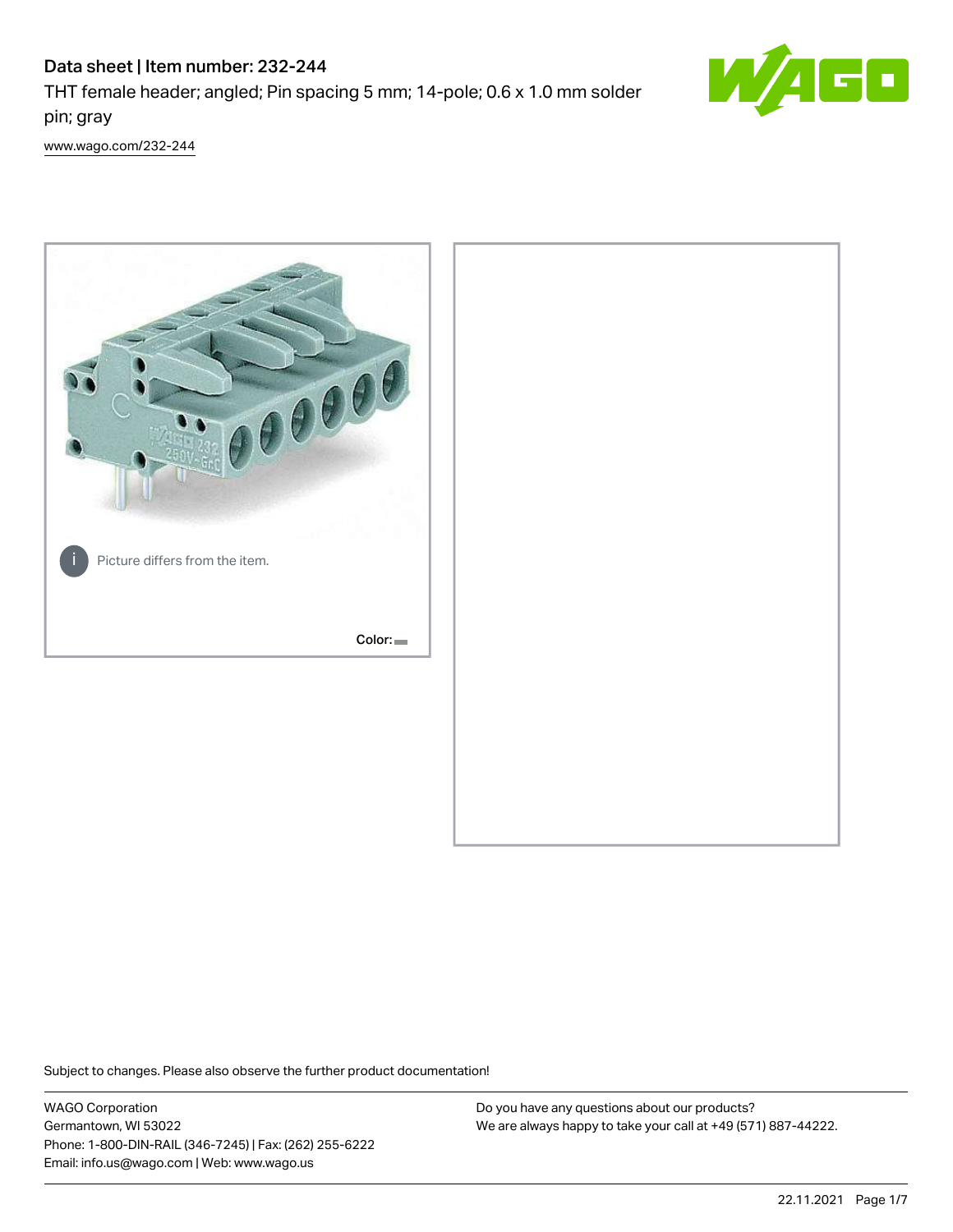[www.wago.com/232-244](http://www.wago.com/232-244)



Dimensions in mm

 $L =$  (pole no. x pin spacing) + 1.5 mm

Distance to first solder pin: 2.2 mm

2- to 3-pole female connectors – one latch only

#### Item description

- **Horizontal or vertical PCB mounting via straight or angled solder pins**
- For board-to-board and board-to-wire connections
- $\blacksquare$ Touch-proof PCB outputs
- $\blacksquare$ Easy-to-identify PCB inputs and outputs
- **Now With coding fingers**

Subject to changes. Please also observe the further product documentation!

WAGO Corporation Germantown, WI 53022 Phone: 1-800-DIN-RAIL (346-7245) | Fax: (262) 255-6222 Email: info.us@wago.com | Web: www.wago.us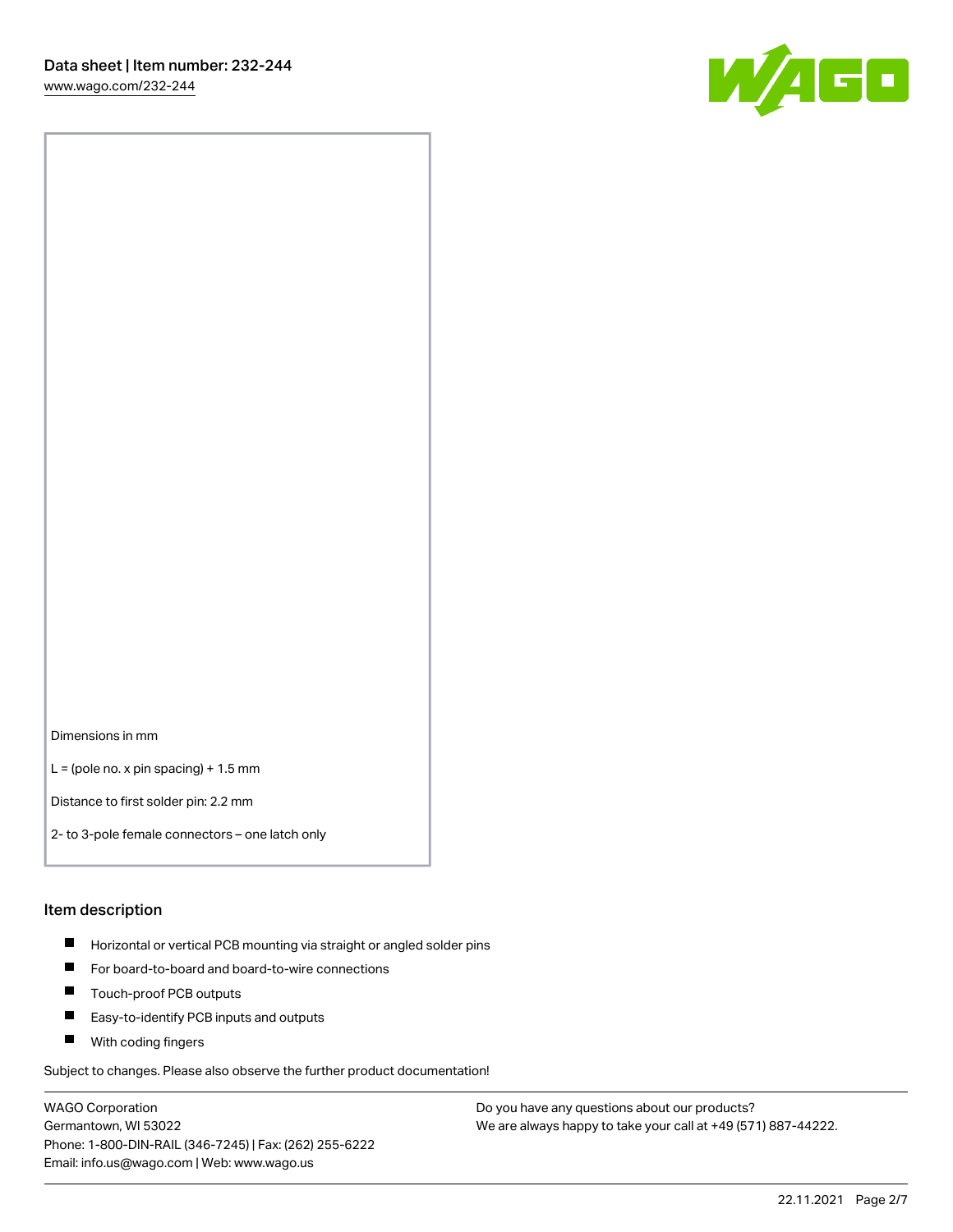

# Data Notes

| Safety information 1 | The <i>MCS – MULTI CONNECTION SYSTEM</i> includes connectors<br>without breaking capacity in accordance with DIN EN 61984. When<br>used as intended, these connectors must not be connected<br>/disconnected when live or under load. The circuit design should<br>ensure header pins, which can be touched, are not live when<br>unmated. |
|----------------------|--------------------------------------------------------------------------------------------------------------------------------------------------------------------------------------------------------------------------------------------------------------------------------------------------------------------------------------------|
| Variants:            | Other pole numbers<br>3.8 mm pin projection for male headers with straight solder pins<br>Gold-plated or partially gold-plated contact surfaces<br>Other versions (or variants) can be requested from WAGO Sales or<br>configured at https://configurator.wago.com/                                                                        |

# Electrical data

# IEC Approvals

| Ratings per                 | IEC/EN 60664-1                                                       |  |
|-----------------------------|----------------------------------------------------------------------|--|
| Rated voltage (III / 3)     | 320 V                                                                |  |
| Rated surge voltage (III/3) | 4 <sub>k</sub> V                                                     |  |
| Rated voltage (III/2)       | 320 V                                                                |  |
| Rated surge voltage (III/2) | 4 <sub>k</sub> V                                                     |  |
| Nominal voltage (II/2)      | 630 V                                                                |  |
| Rated surge voltage (II/2)  | 4 <sub>k</sub> V                                                     |  |
| Rated current               | 12A                                                                  |  |
| Legend (ratings)            | (III / 2) $\triangleq$ Overvoltage category III / Pollution degree 2 |  |

# UL Approvals

| Approvals per                  | UL 1059 |
|--------------------------------|---------|
| Rated voltage UL (Use Group B) | 300 V   |
| Rated current UL (Use Group B) | 15 A    |
| Rated voltage UL (Use Group D) | 300 V   |
| Rated current UL (Use Group D) | 10 A    |

# Ratings per UL

| Rated voltage UL 1977 | 600 V |
|-----------------------|-------|
| Rated current UL 1977 |       |

Subject to changes. Please also observe the further product documentation!

| <b>WAGO Corporation</b>                                | Do you have any questions about our products?                 |
|--------------------------------------------------------|---------------------------------------------------------------|
| Germantown, WI 53022                                   | We are always happy to take your call at +49 (571) 887-44222. |
| Phone: 1-800-DIN-RAIL (346-7245)   Fax: (262) 255-6222 |                                                               |
| Email: info.us@wago.com   Web: www.wago.us             |                                                               |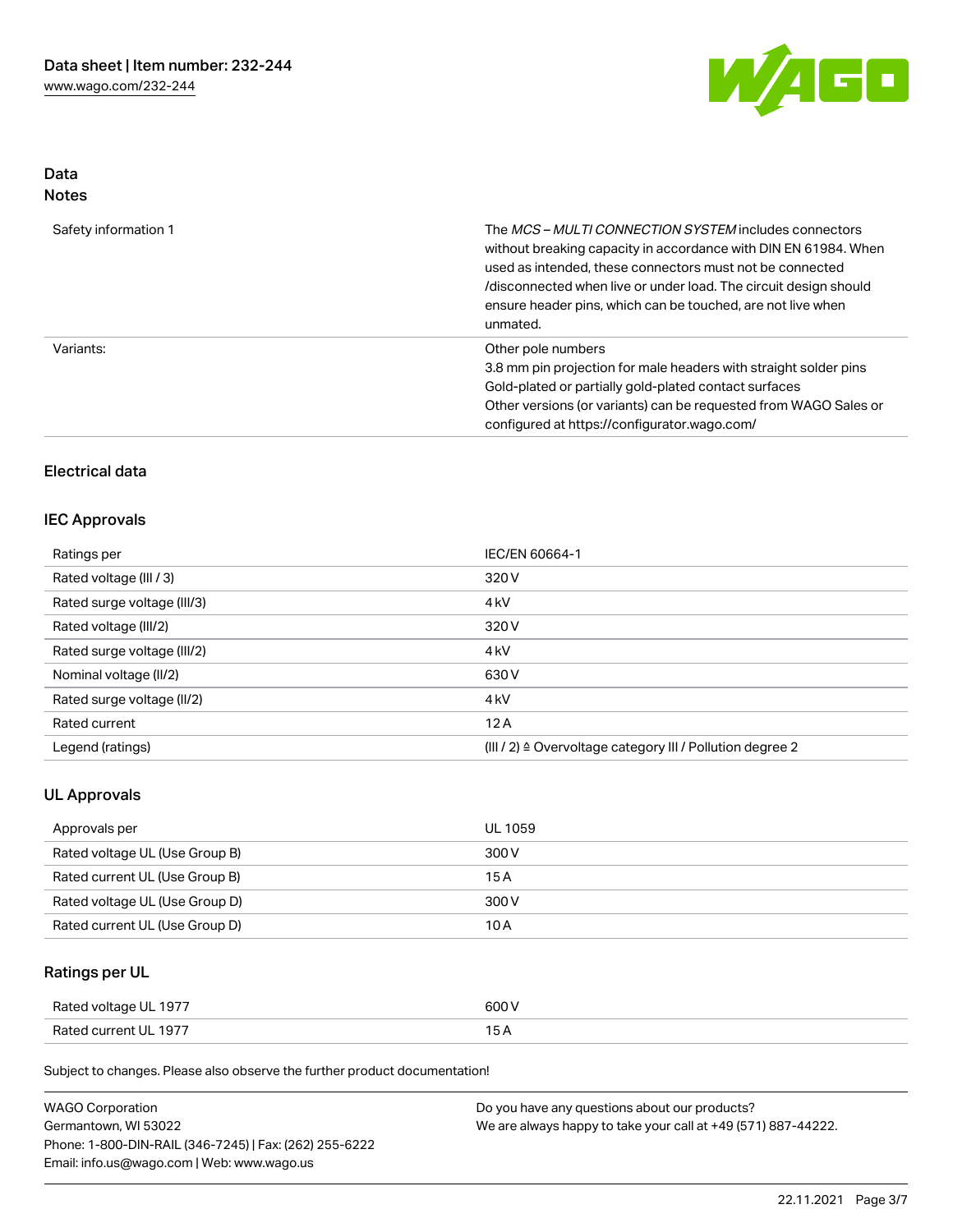

# CSA Approvals

| Approvals per                   | <b>CSA</b>            |
|---------------------------------|-----------------------|
| Rated voltage CSA (Use Group B) | 300V                  |
| Rated current CSA (Use Group B) | 15A                   |
| Rated voltage CSA (Use Group D) | 300 V                 |
| Rated current CSA (Use Group D) | 10A                   |
| <b>Connection data</b>          |                       |
| Total number of potentials      | 14                    |
| Number of connection types      | 1                     |
| Number of levels                | 1                     |
| <b>Connection 1</b>             |                       |
| Number of poles                 | 14                    |
| Physical data                   |                       |
| Pin spacing                     | 5 mm / 0.197 inch     |
| Width                           | 71.5 mm / 2.815 inch  |
| Height                          | 16.6 mm / 0.654 inch  |
| Height from the surface         | 11.6 mm / 0.457 inch  |
| Depth                           | 18.25 mm / 0.719 inch |

| Solder pin length                    | 5 <sub>mm</sub>            |
|--------------------------------------|----------------------------|
| Solder pin dimensions                | $0.6 \times 1$ mm          |
| Drilled hole diameter with tolerance | $1.3$ <sup>(+0.1)</sup> mm |

# Plug-in connection

| Contact type (pluggable connector) | Female header |
|------------------------------------|---------------|
| Connector (connection type)        | for PCB       |
| Mismating protection               | No            |
| Mating direction to the PCB        | 0°            |
| Locking of plug-in connection      | Without       |

# PCB contact

| <b>PCB Contact</b>     | п.                                         |
|------------------------|--------------------------------------------|
| Solder pin arrangement | over the entire female connector (in-line) |

Subject to changes. Please also observe the further product documentation!

| <b>WAGO Corporation</b>                                | Do you have any questions about our products?                 |
|--------------------------------------------------------|---------------------------------------------------------------|
| Germantown. WI 53022                                   | We are always happy to take your call at +49 (571) 887-44222. |
| Phone: 1-800-DIN-RAIL (346-7245)   Fax: (262) 255-6222 |                                                               |
| Email: info.us@wago.com   Web: www.wago.us             |                                                               |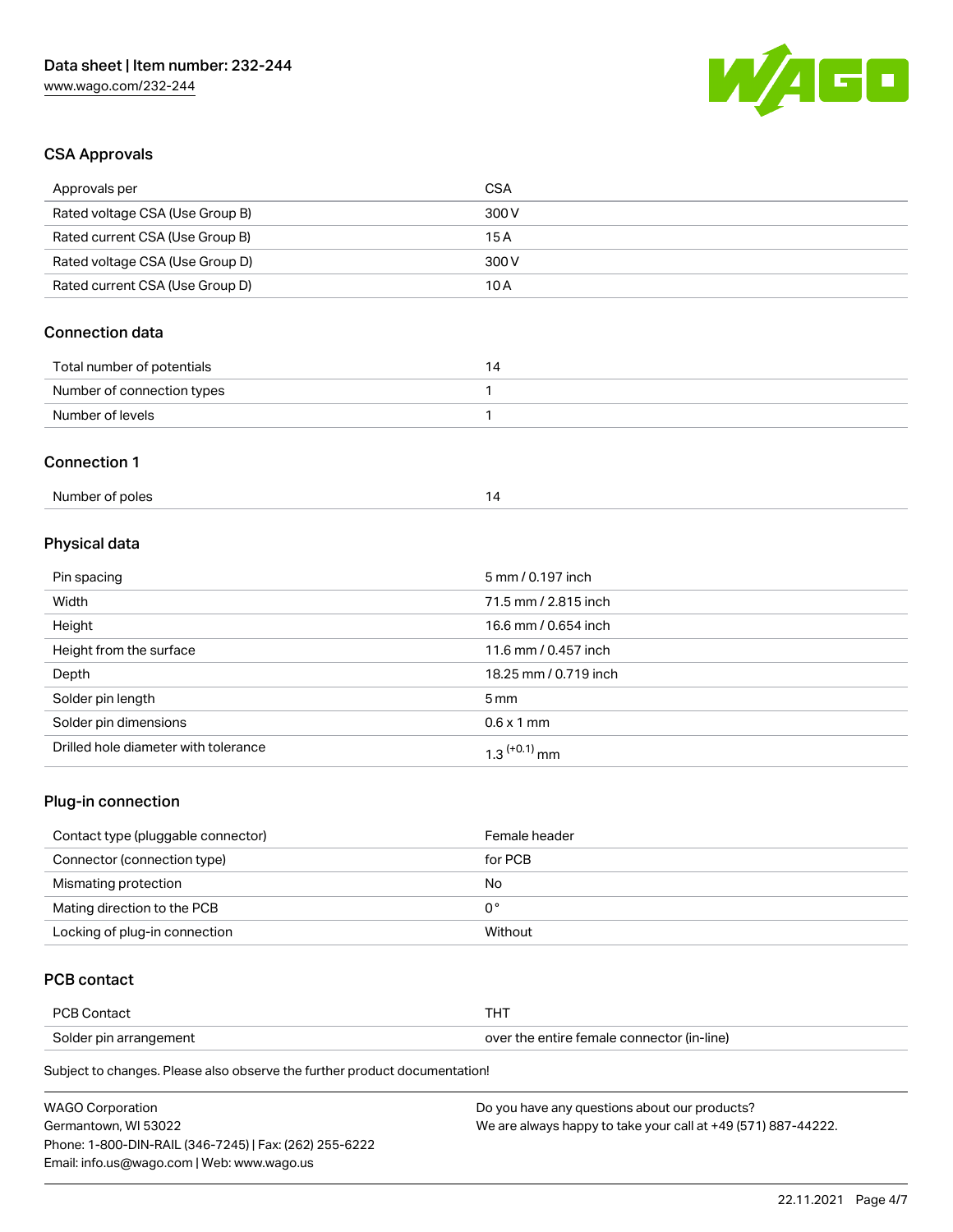[www.wago.com/232-244](http://www.wago.com/232-244)

Number of solder pins per potential 1



#### Material data

| Color                       | gray             |
|-----------------------------|------------------|
| Material group              |                  |
| Insulation material         | Polyamide (PA66) |
| Flammability class per UL94 | V <sub>0</sub>   |
| Contact material            | Copper alloy     |
| Contact plating             | tin-plated       |
| Fire load                   | 0.227 MJ         |
| Weight                      | 13g              |

## Environmental requirements

| Limit temperature range<br>. | . +85 °C<br>-60 |  |
|------------------------------|-----------------|--|
|------------------------------|-----------------|--|

## Commercial data

| Product Group         | 3 (Multi Conn. System) |
|-----------------------|------------------------|
| PU (SPU)              | 25 Stück               |
| Packaging type        | box                    |
| Country of origin     | DE                     |
| <b>GTIN</b>           | 4044918579322          |
| Customs tariff number | 8536694040             |

# **Counterpart**



Subject to changes. Please also observe the further product documentation!

WAGO Corporation Germantown, WI 53022 Phone: 1-800-DIN-RAIL (346-7245) | Fax: (262) 255-6222 Email: info.us@wago.com | Web: www.wago.us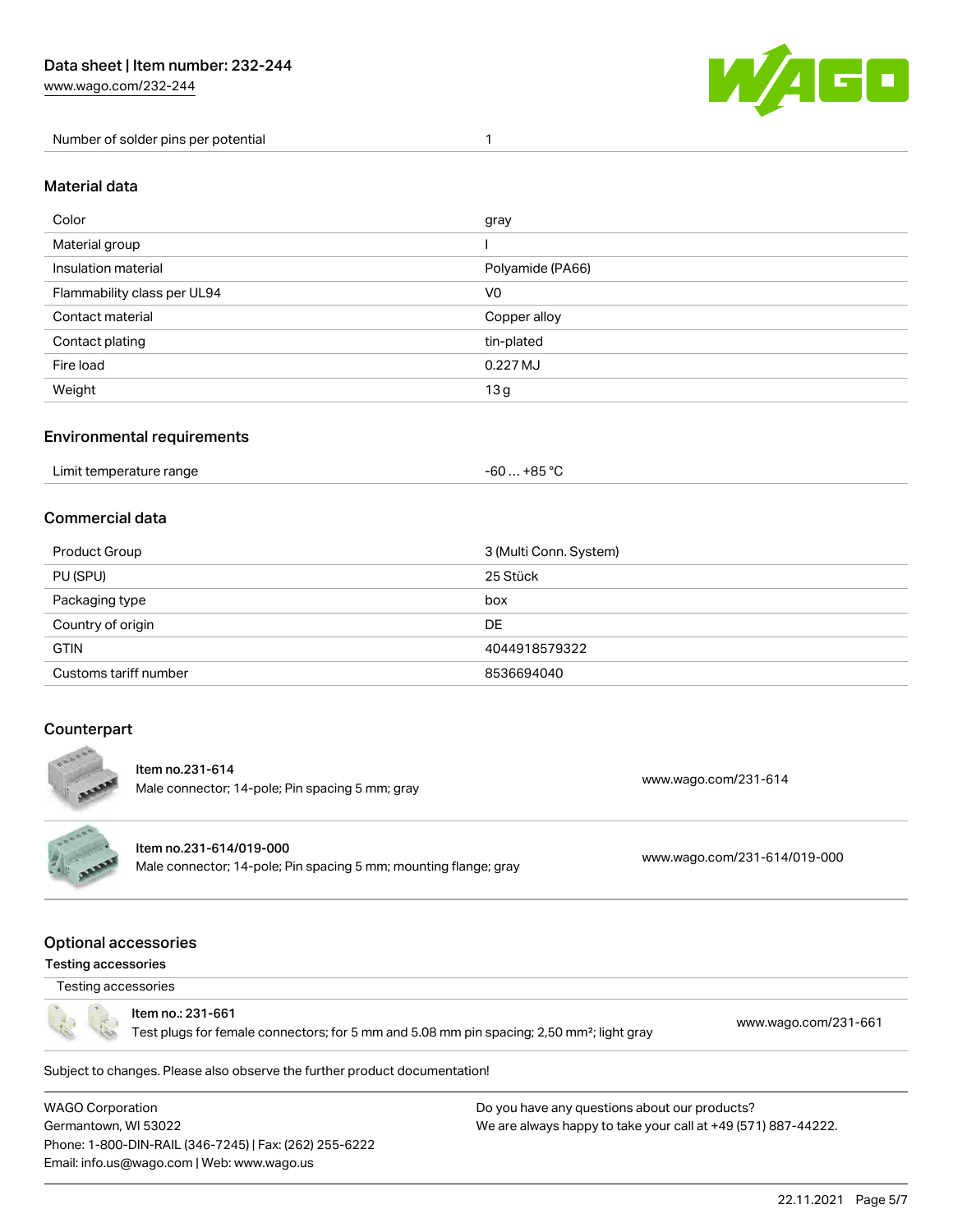

# Downloads Documentation

# Additional Information Technical explanations 2019 Apr 3 pdf [Download](https://www.wago.com/global/d/1435602) 2.0 MB CAD files CAD data 2D/3D Models 232-244 URL [Download](https://www.wago.com/global/d/3D_URLS_232-244) CAE data EPLAN Data Portal 232-244 URL [Download](https://www.wago.com/global/d/EPLAN_URLS_232-244) ZUKEN Portal 232-244 URL [Download](https://www.wago.com/global/d/Zuken_URLS_232-244) PCB Design Symbol and Footprint 232-244 URL [Download](https://www.wago.com/global/d/UltraLibrarian_URLS_232-244)CAx data for your PCB design, consisting of "schematic symbols and PCB footprints", allow easy integration of the WAGO component into your development environment. Supported formats:  $\blacksquare$ Accel EDA 14 & 15 П Altium 6 to current version П Cadence Allegro П **DesignSpark**  $\blacksquare$ Eagle Libraries  $\blacksquare$ KiCad  $\blacksquare$ Mentor Graphics BoardStation П Mentor Graphics Design Architect П Mentor Graphics Design Expedition 99 and 2000  $\blacksquare$ OrCAD 9.X PCB and Capture  $\blacksquare$ PADS PowerPCB 3, 3.5, 4.X, and 5.X  $\blacksquare$ PADS PowerPCB and PowerLogic 3.0 П PCAD 2000, 2001, 2002, 2004, and 2006 П Pulsonix 8.5 or newer

Subject to changes. Please also observe the further product documentation!

WAGO Corporation Germantown, WI 53022 Phone: 1-800-DIN-RAIL (346-7245) | Fax: (262) 255-6222 Email: info.us@wago.com | Web: www.wago.us